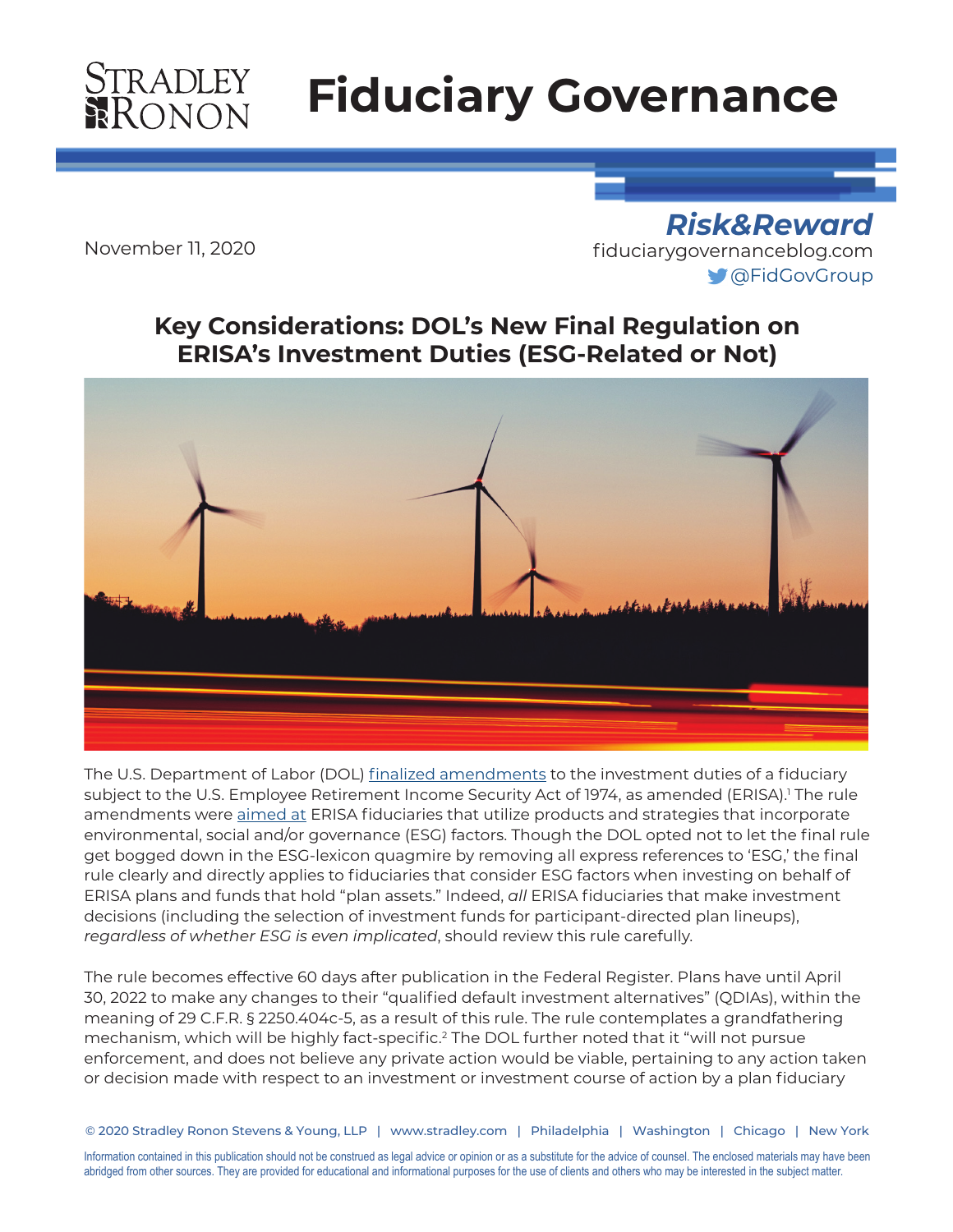[fiduciarygovernanceblog.com](http://fiduciarygovernanceblog.com) [@FidGovGroup](https://twitter.com/FidGovGroup)

prior to the effective date of the final rule to the extent that any such enforcement action would necessarily rely on citation to this final rule."

The final rule builds upon the original investment duties regulation, which provided a safe harbor for fiduciaries in satisfying their duty of prudence under ERISA. The final rule, like the original, compels fiduciaries to give appropriate consideration to numerous factors regarding the composition of the plan portfolio as it relates to diversification, liquidity and current return of the portfolio relative to the anticipated cash flow needs of the plan, and the projected return of the portfolio relative to the funding objectives of the plan. Importantly for 3(38) investment managers, the final rule preserves the aspects of the original regulation that allowed investment managers to rely and act on information provided by the appointing fiduciary in fulfilling these duties with respect to the plan portfolio over which it has discretion.

The final rule withdraws [DOL Interpretive Bulletin 2015-01](https://www.federalregister.gov/documents/2015/10/26/2015-27146/interpretive-bulletin-relating-to-the-fiduciary-standard-under-erisa-in-considering-economically) and supersedes "ESG Investment Considerations" in [DOL Field Assistance Bulletin 2018-01](https://www.dol.gov/agencies/ebsa/employers-and-advisers/guidance/field-assistance-bulletins/2018-01).

This final rule does *not* address an ERISA fiduciary's responsibilities with respect to proxy voting and the exercise of other shareholder rights. The DOL [recently proposed](https://fiduciarygovernanceblog.com/2020/09/02/new-dol-rule-proposal-risks-chilling-proxy-voting-and-shareholder-engagement/) a rule on this topic, though it has yet to move forward with the proposal. Until a final rule emerges, fiduciaries should continue to follow [DOL Interpretive Bulletin 2016-01](https://www.federalregister.gov/documents/2016/12/29/2016-31515/interpretive-bulletin-relating-to-the-exercise-of-shareholder-rights-and-written-statements-of) and [DOL Field Assistance Bulletin 2018-01.](https://www.dol.gov/agencies/ebsa/employers-and-advisers/guidance/field-assistance-bulletins/2018-01)

#### **Key Considerations**

The final rule preserves the essence of the original investment duties regulation (and ERISA) by allowing ERISA fiduciaries considerable leeway in crafting investment portfolios. The DOL thus admitted that, as a general matter, there is total parity between investment strategies and products, whether ESG-related or not. In other words, an ERISA fiduciary may manage plan assets while taking into account ESG risks and opportunities without violating the rule.

The final rule presents five distinct issues worth considering (1) pecuniary factors; (2) comparing investment alternatives; (3) duty of loyalty; (4) special circumstances/non-pecuniary factors/tiebreakers, and (5) QDIAs.

#### Pecuniary Factors

Whether investing on behalf of an ERISA-covered defined benefit plan or selecting plan investment options for a participant-directed plan, the final rule compels fiduciaries to consider *pecuniary factors*

#### **For more information, please contact:**



**George Michael Gerstein** *Co-Chair, Fiduciary Governance* 202.507.5157 ggerstein@stradley.com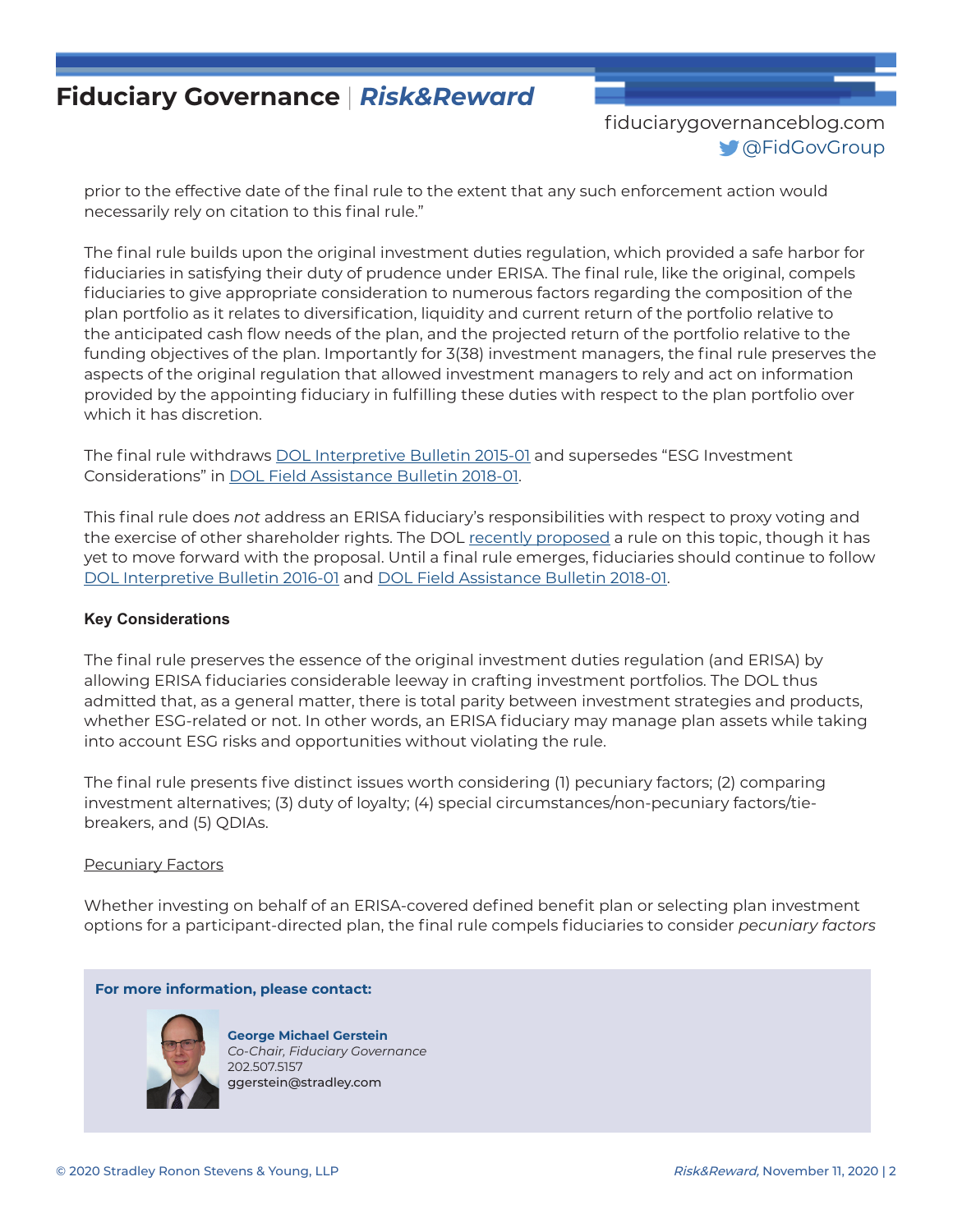## [fiduciarygovernanceblog.com](http://fiduciarygovernanceblog.com) [@FidGovGroup](https://twitter.com/FidGovGroup)

only, absent special circumstances (discussed below), when evaluating the risk and return profiles of investments. The rule defines a "pecuniary factor" as one "that a fiduciary prudently determines is expected to have a material effect on the risk and/or return of an investment based on appropriate investment horizons consistent with the plan's investment objectives and the funding policy…."3 The DOL expressly recognized that ESG factors may be pecuniary factors under the rule.<sup>4</sup> The requirement that only pecuniary factors be considered is a legal requirement, not a safe harbor.

The final rule's definition of pecuniary factors is forward-looking in nature, meaning a fiduciary need not know that a factor will materially affect risk/return at the time of the investment. Instead, the fiduciary must be prudent in coming to that conclusion based on the facts and circumstances. This change by the DOL should give comfort to fiduciaries who are closely tracking the emerging data of various ESG (and other) factors' impact on investment performance. Fiduciaries should take note that the DOL has repeatedly cautioned fiduciaries against disproportionately weighting the materiality of a factor based on existing data.

The DOL opted to avoid defining the slippery concept of materiality. The DOL said in the preamble to the final rule that it "believes that fiduciaries and investment managers are generally familiar with that concept from its use in connection with both ERISA and the federal securities laws." This seemingly allows the concept of pecuniary factors to evolve with market consensus on materiality and ultimately on how other regulators define materiality for these purposes. Yet, the DOL acknowledged that the following may be material, and thus, pecuniary factors under the rule: (1) an investment manager's brand/reputation; (2) proprietary products; and (3) a fund or product's legal regime that confers greater investor protection and/or improved disclosures.

As with any other evaluation of prospective investments, a fiduciary should first determine that it has sufficient skills and expertise to determine that the ESG (or any other) factor presents economic risks or opportunities that qualified investment professionals would treat as material economic considerations under generally accepted investment theories (if not, the determination should be made by another fiduciary that has such expertise and skill).5 Moreover, the DOL apparently will look for risk controls in place commensurate with the complexity, nature and size of the investment activity (the implication is that fiduciaries that consider ESG factors should have rigorous controls in place to ensure that they are properly determining factors to be pecuniary factors under the rule).

In the context of ERISA-covered participant-directed plans, the decision as to which funds populate the plan lineup is subject to ERISA's fiduciary duties and this new rule, among others. In the preamble to the final rule, the DOL addressed whether a fiduciary could select an ESG investment fund, product or model portfolio based solely on participant request or because of the potential for increased contributions to the plan. In short, these types of considerations are *not* pecuniary factors and, therefore, the responsible fiduciary may not base its decision to include an ESG fund, product or model portfolio as a designated investment alternative without separately determining that the pecuniary reasons for such inclusion satisfy the rule. As discussed below, however, participant requests and the like may be "tie-breakers" in selecting between alternative investment options.

#### Comparing Investment Alternatives

Under the final rule, the fiduciary must compare investments or investment courses of action (*e.g.*, selection of designated investment alternative for participant-directed plans) based on factors "that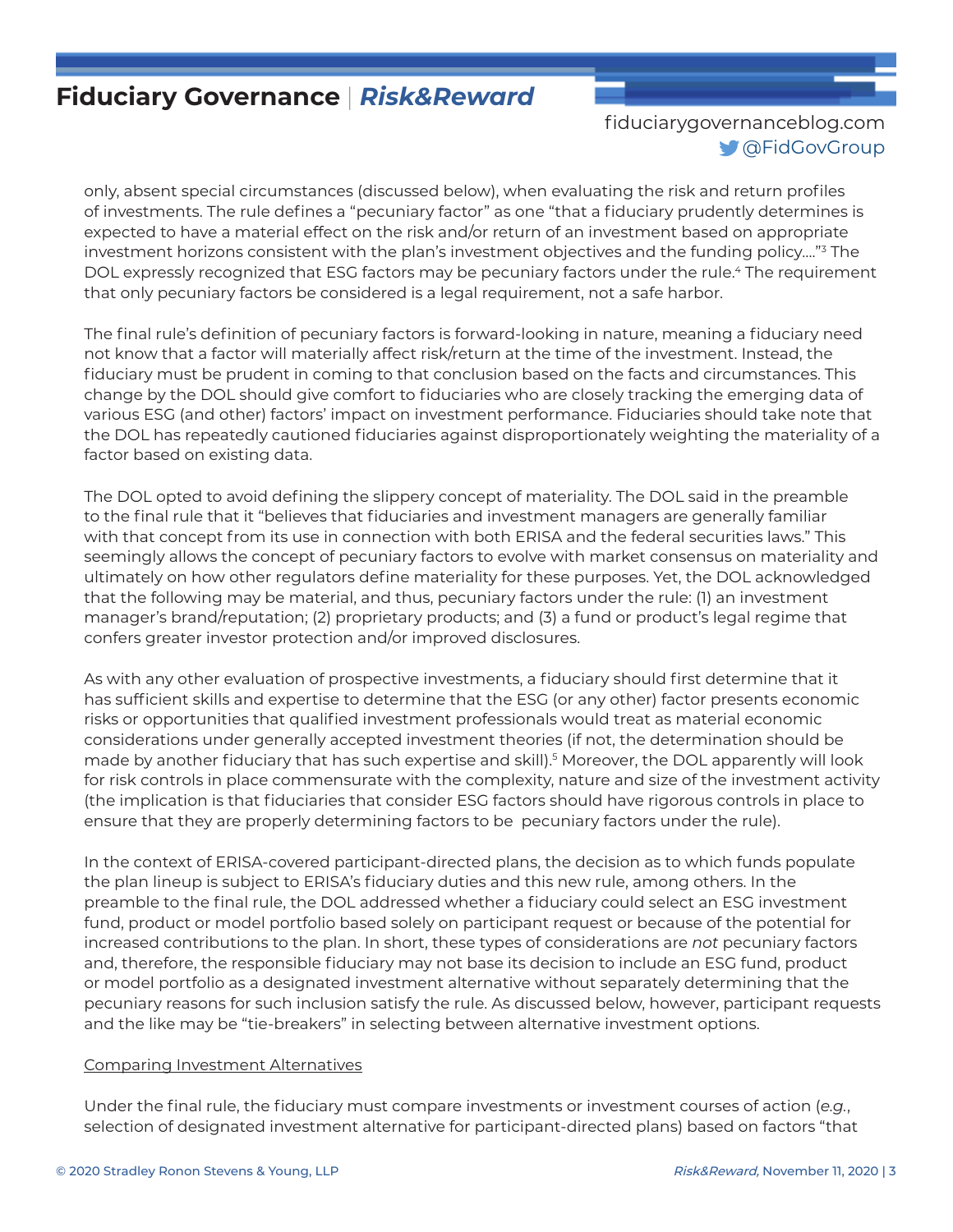[fiduciarygovernanceblog.com](http://fiduciarygovernanceblog.com) [@FidGovGroup](https://twitter.com/FidGovGroup)

are expected to result in a material difference among reasonably available alternatives with respect to risk and/or return." This comparison requirement is, therefore, not limitless. Thus, a fiduciary does not need to consider *all* factors that differentiate investment funds, only ones that are pecuniary. Moreover, fiduciaries are under no obligation to scour the market for the lowest cost investment opportunities, much less select the cheapest available investments.

The DOL further confirmed that the fiduciary need not expend considerable resources on searching for investment opportunities or considering an infinite number of investment alternatives. Instead, the fiduciary's duty to evaluate alternative investment opportunities is limited to comparing alternatives that are reasonably available under the circumstances. This means that the rule "allow[s] for the possibility that the characteristics and purposes served by a given investment…may be sufficiently rare that a fiduciary could prudently determine, and document, that there were no other reasonably available alternatives for purposes of this comparison requirement."

### Duty of Loyalty

Fiduciaries are already well aware that ERISA imposes a duty of loyalty, in addition to the prudence requirements discussed above. The final rule incorporates this specific fiduciary duty by prohibiting fiduciaries from subordinating the interests of plan participants and beneficiaries in their retirement income to non-pecuniary goals. Though this may seem to be an example of form over function, the DOL opted not to include the duty of loyalty under the rule's general safe harbor characterization, meaning fiduciaries will likely not only be conservative in satisfying the rule's requirements but may also opt for even stronger controls/analysis/documentation than the rule technically requires to ensure they do not run afoul of the loyalty concerns the DOL has expressed in the context of ESG.

#### Special Circumstances/Non-Pecuniary Factors/Tie-Breakers

Prior DOL guidance provided that if, after an evaluation, alternative investments appear economically indistinguishable, a fiduciary may then, in effect, "break the tie" by relying on a non-pecuniary factor. Commenters argued that the proposal effectively required equivalence between investments. The DOL suggested that they did not mean for investment alternatives to have *identical* characteristics, just equivalent roles in the plan's investment portfolio. Commenters argued that indistinguishability in liquid markets is all but impossible and are, in turn, never perfectly correlated.

Under the final rule, if a fiduciary is unable to determine which investment is in the best interests of the plan on the basis of pecuniary factors alone, the fiduciary may base the investment decision on non-pecuniary factors, provided the fiduciary documents the following: (1) why pecuniary factors were not sufficient to select the investment; (2) how the investment compares to the alternative investments; and (3) how the chosen non-pecuniary factors are consistent with the interests of the participants and beneficiaries in their retirement income or financial benefits under the plan. This effectively prohibits ERISA fiduciaries from choosing investments with expected reduced returns or enhanced risks in order to secure non-pecuniary benefits.

The third condition is a hemmed-in version of the historical tie-breaker test. Simply, the DOL split the difference from the proposal, which all but eliminated the tie-breaker mechanism, and instead has allowed a tie-breaker but only on the basis of a *pecuniary-light* factor. Under the final rule, a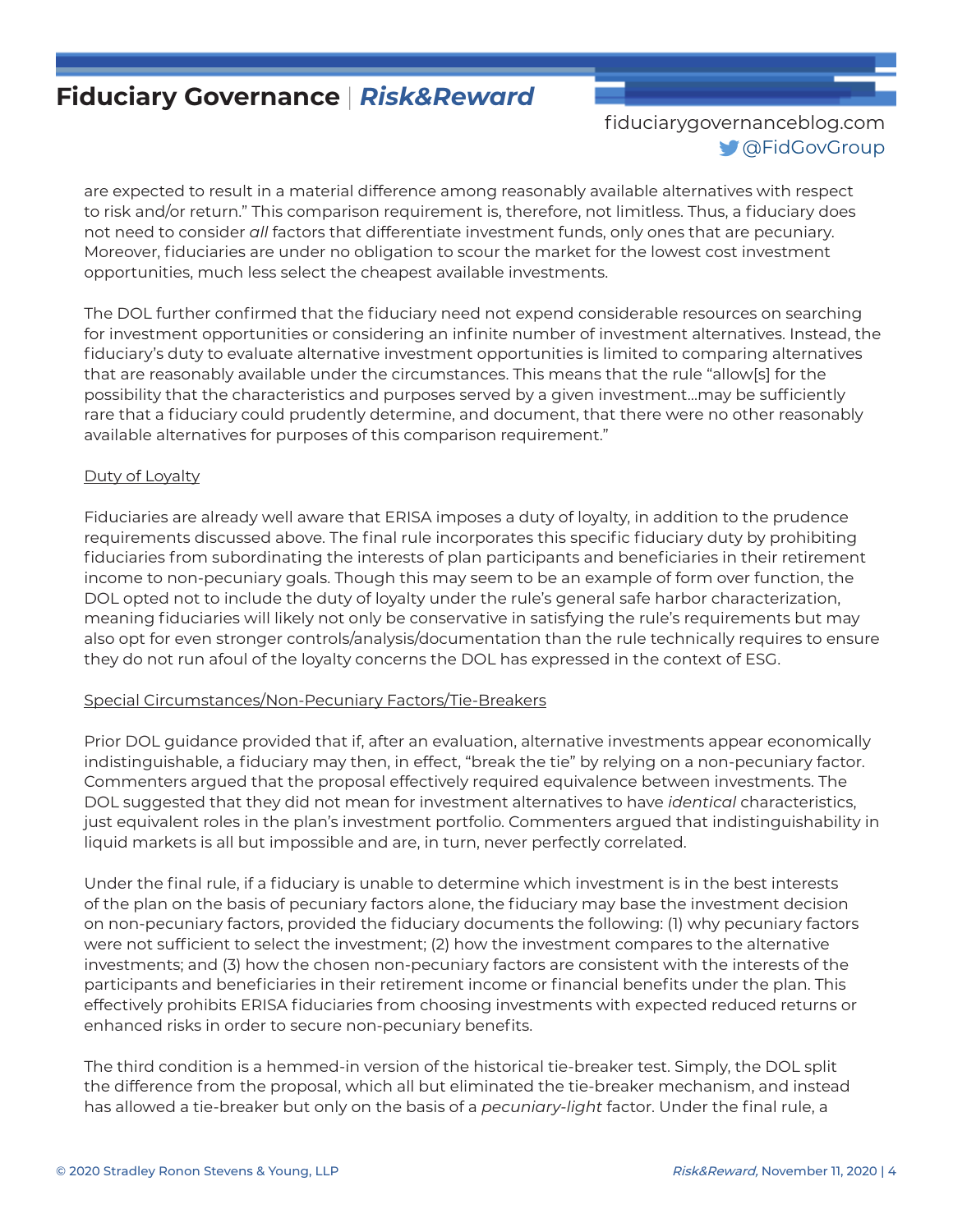## [fiduciarygovernanceblog.com](http://fiduciarygovernanceblog.com) [@FidGovGroup](https://twitter.com/FidGovGroup)

fiduciary no longer appears able to select an investment fund based on the ethos of the plan sponsor (assuming the other conditions of the rule are met). Instead, the non-pecuniary factor must at least have some nexus to participants' and beneficiaries' retirement income or financial benefits. The DOL indicated that responding to participant demand in order to increase retirement plan savings may be consistent with the interests of the participants and interests in their retirement income or financial benefits under the plan. In contrast, selecting an investment option that "would bring greater personal accolades to the chief executive officer of the sponsoring employer, or solely on the basis of a fiduciary's personal policy preferences, would not."

The same standards apply to selecting investment funds, products and model portfolios for a participant-directed plan lineup. The DOL admonished fiduciaries to "carefully review the prospectus or other investment disclosures for statements regarding ESG investment policies and investment approaches." In particular, the DOL stressed that fiduciaries should be "cautious in exercising their diligence obligations under ERISA when disclosures, whether in prospectuses or marketing materials, contain references to non-pecuniary factors or collateral benefits in a fund's investment objectives or goals or its principal investment strategies."

The DOL envisions that fiduciaries will evaluate fund prospectuses and other disclosures to determine if the fund uses an ESG or sustainability rating system of index. If the fund uses such a rating system or index, the fiduciary, as part of its due diligence, would need to consider whether the rating system or index "evaluates one or more factors that are not financially material to investments." If so, the selection of the fund is a special circumstance, thereby requiring the fiduciary to satisfy the aforementioned heightened requirements.

On this point, the DOL indicated that a fiduciary would have to understand how the ratings are actually determined, such as the rating's methodology, weighting, data sources, performance benchmarks and the underlying assumptions utilized. Moreover, "a fiduciary may not assume that combining [multiple factors] into a single rating, index or score creates an amalgamated factor that is itself pecuniary."

#### QDIAs

On QDIAs, DOL stressed that the proposal was never intended to block investment funds, products or model portfolios that treat ESG factors as pecuniary in nature from being QDIAs. The final rule better captures this intent by only prohibiting those QDIAs whose investment objectives, goals or principal investment strategies include, consider or indicate, one or more non-pecuniary factors. Crucially, the tie-breaker mechanism is not available when selecting QDIAs. This means that a fund will no longer qualify as a QDIA if its investment objectives, goals or principal strategies include a non-pecuniary factor, even if including such fund as a QDIA is in response to participants' request or otherwise increase the desirability of the plan to participants.

The DOL claimed fiduciaries can apply the rule to QDIAs easily and objectively. They indicated, for example, that a plan fiduciary can simply look at the investment fund's prospectus to determine whether the fund is qualified or disqualified as a QDIA under the final rule. The DOL specifically pointed to Form N-1A to ascertain whether non-pecuniary considerations form a material part of a fund's investment objectives or principal strategies. The DOL is under the impression that disclosures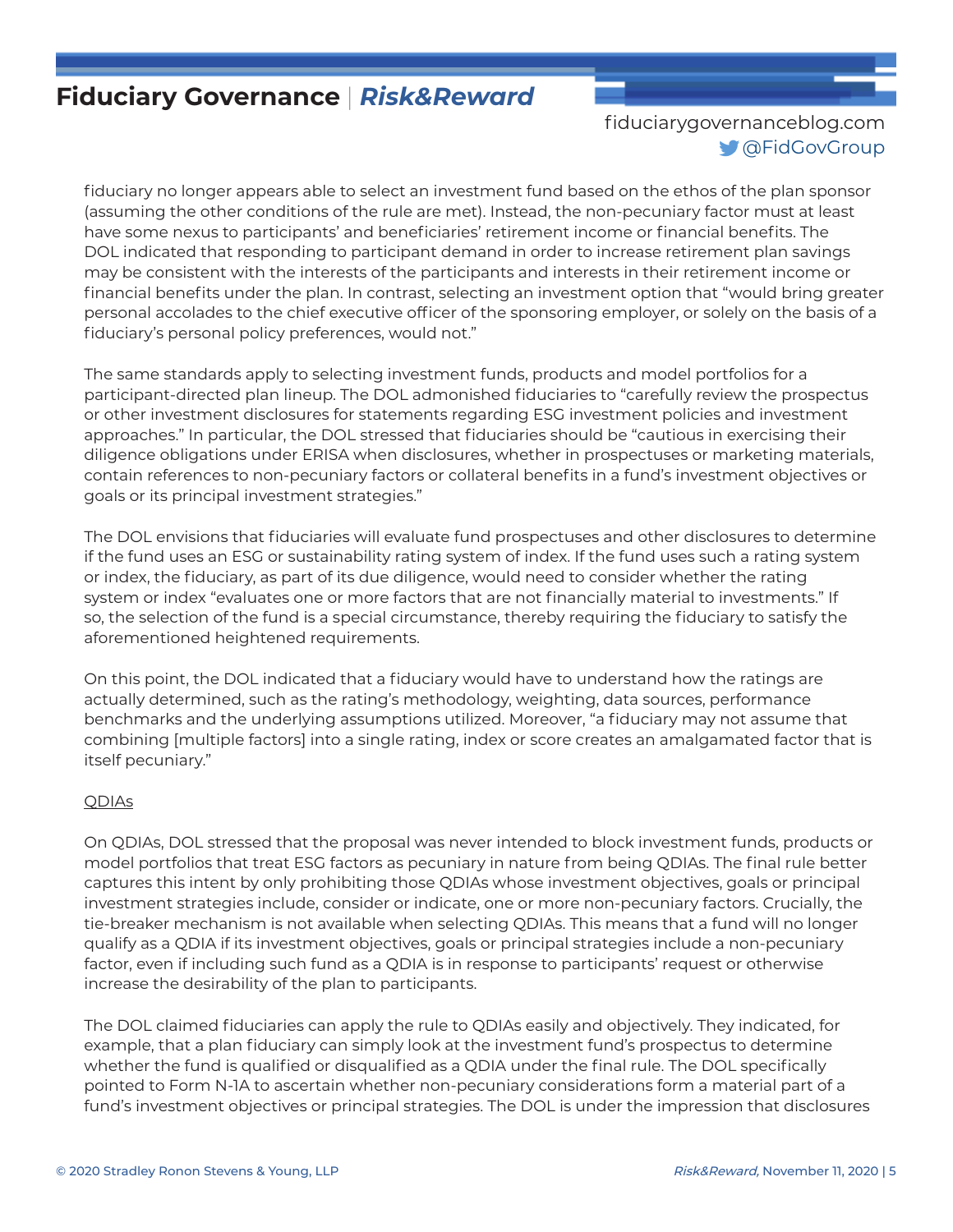[fiduciarygovernanceblog.com](http://fiduciarygovernanceblog.com) [@FidGovGroup](https://twitter.com/FidGovGroup)

for other types of investment vehicles, such as collective investment trusts and insurance separate accounts, would provide sufficient information for these purposes.

As noted above, the DOL envisions fiduciaries evaluating fund prospectuses and other disclosures to determine if the fund uses an ESG or sustainability rating system of index. Again, if the fund uses such a rating system or index, the fiduciary, as part of its due diligence, would need to consider whether the rating system or index "evaluates one or more factors that are not financially material to investments." If so, the fund would no longer qualify as a QDIA under the final rule.

Funds that use positive or negative screening may similarly result in their disqualification as a QDIA, if the screening involves non-pecuniary factors that effectively results in the exclusion of certain sectors or categories of investments, and such exclusions are reflected in the fund's investment objectives or principal strategies. If these exclusions are *not* reflected in the investment alternative's objectives or principal strategies, but they are otherwise disclosed, the fiduciary evaluating such fund is expected to undertake "an economic analysis of the economic consequences to the plan of such an exclusion and determining that such an exclusionary policy would not be economically harmful to the plan."

The regulation does not apply to investment alternatives that are not designated investment alternatives under the plan (*e.g.*, brokerage windows). However, DOL noted that the rule should not be construed as addressing the application of ERISA's duties of prudence and loyalty to brokerage windows or other nondesignated investment alternatives that grant participants and beneficiaries access to investments that are not designated investment alternatives, and suggests there may be future rulemaking to address this.

#### **Other Considerations**

The DOL responded to concerns that the regulation may redirect or stall the development of ESG practices, particularly as the U.S. Securities and Exchange Commission (SEC) continues to monitor ESG developments. Commenters pointed to the SEC's recent solicited public comment request on the ["Names Rule](https://www.federalregister.gov/documents/2020/03/06/2020-04573/request-for-comments-on-fund-names)" under the U.S. Investment Company Act of 1940, as amended. The DOL noted in the preamble to the final rule that it did not think it needed to delay a final rule until the SEC decides to take action on the Names Rule. The DOL also recognized that some financial regulators are looking at whether ESG risk presents systemic risk to the financial markets. The DOL responded, "if financial regulators adopt new rules or policies that affect financial market participants, that may create pecuniary or non-pecuniary considerations for plan fiduciaries apart from ERISA." It isn't entirely clear what the DOL meant by this. One interpretation is that other regulators' interpretation of *materiality* can inform an ERISA fiduciary's determination as to whether a particular factor is pecuniary or not under the final rule. Yet a contrary interpretation is that the DOL, by using the language "apart from ERISA," intends to largely wall off the final rule from other regulators' potentially increasing liberalization over what factors are material to investment return and risk.

The DOL likewise responded to commenters who raised concerns that this rulemaking would interfere with how other federal agencies were addressing ESG risks. For example, the DOL acknowledged that the State Department, Treasury Department, Commerce Department and Department of Homeland Security have taken positions on supply chain links to entities that engage in human rights abuses, including, for example, forced labor in China. Even though supply chain risk is an ESG factor, the DOL took the position that it sees no fundamental conflict between this final rule and positions regarding supply chain risk raised by other government agencies.